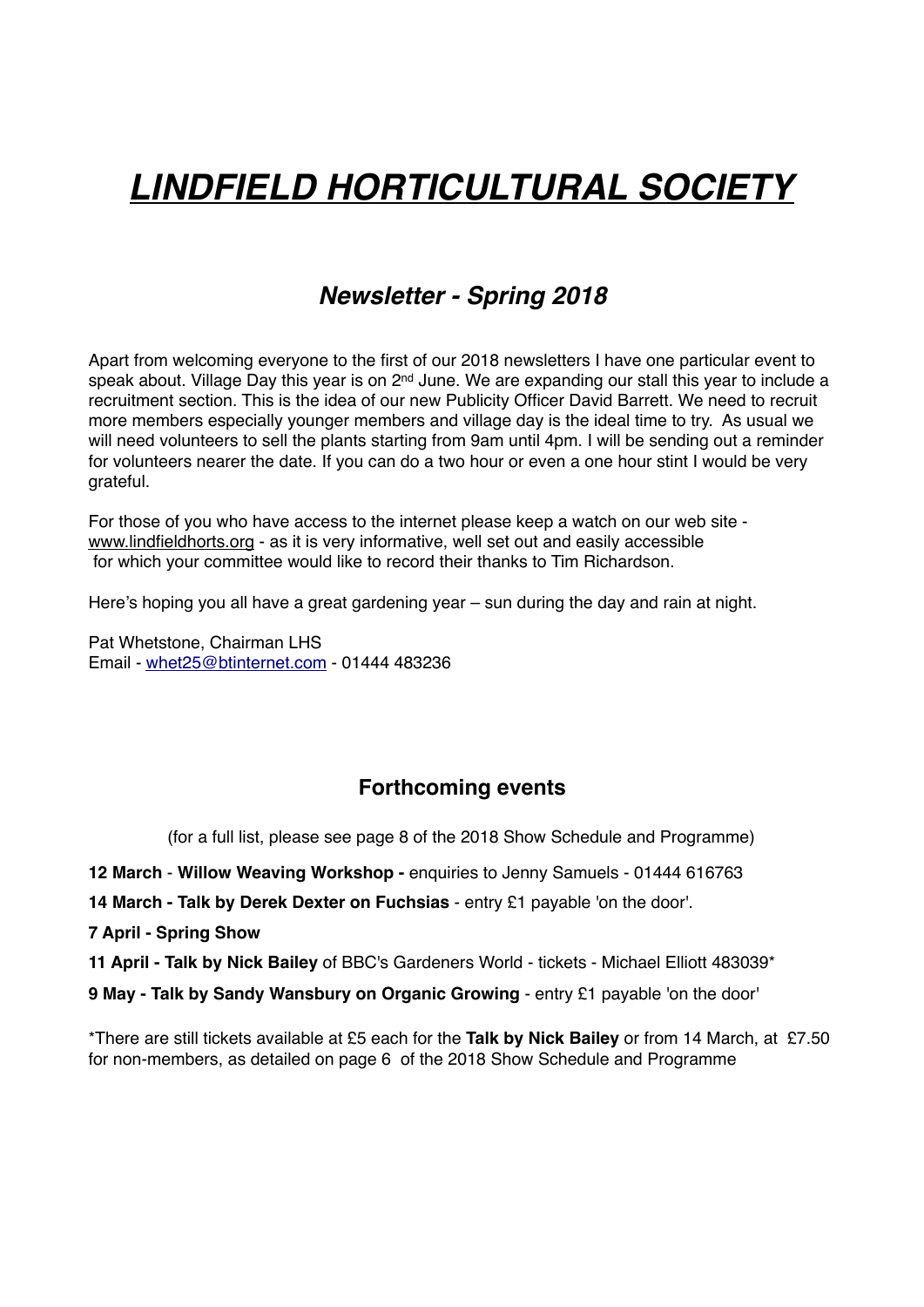# **Evening Talks**

Wendy Dumbleton has again put together a varied programme of Talks this year.

Vanessa Jones's interesting and thought provoking talk in January on the growing of vegetables in containers referred to 5 publications and for those interested in this subject, these were:-

Organic crops in Pots by Deborah Schneebeli,

Container Gardening (Readers Digest Garden Basics),

Window Box Allotment - A beginners guide to container Gardening by Penelope Bennett,

The Container Gardening Encyclopaedia by Sue Phillips and

The Sprouters Handbook by Edward Cairney.

The excellent talk in February by Paul Templeton on Fruit Growing was informative particularly regarding the fascinating suggestion that those of us who eat apples should place the core of each apple in a small pot of compost, leave it under a hedge and see if another variety of apple grows to add to the 20,000+ varieties already identified in the UK.

## **Sponsor a Class**

I am appealing to Members to sponsor a Show class in 2018. Putting on a Show is really quite expensive and Members' sponsorship makes so much difference to the economics of our Shows. Just one class in one Show would cost £2.00, the same class in all three Shows £6.00 and a specialist class in one Show £5.00 and in all three Show's £15.00. If anyone could help we would be most grateful. You could, just for a bit of fun, sponsor a class and challenge your friends or relations to win it back or you could give it as a present for one of those people who already have everything.

Whilst begging can I also ask for the donation of items, that we could use as **raffle prizes**.

Michael Elliott - 01444 483039

#### **RHS Entry.**

The Society is an affiliated member of the Royal Horticultural Society and as such receives a number of benefits. One of these benefits is a reduction in the entrance fee of 30%, for two people at any one time, to any of the four RHS gardens. If you are thinking of going to a RHS garden and would like to borrow the card for a day, to take advantage of the reduction please phone me. We have only one card so it will be on a first come basis.

Michael Elliott - 01444 482739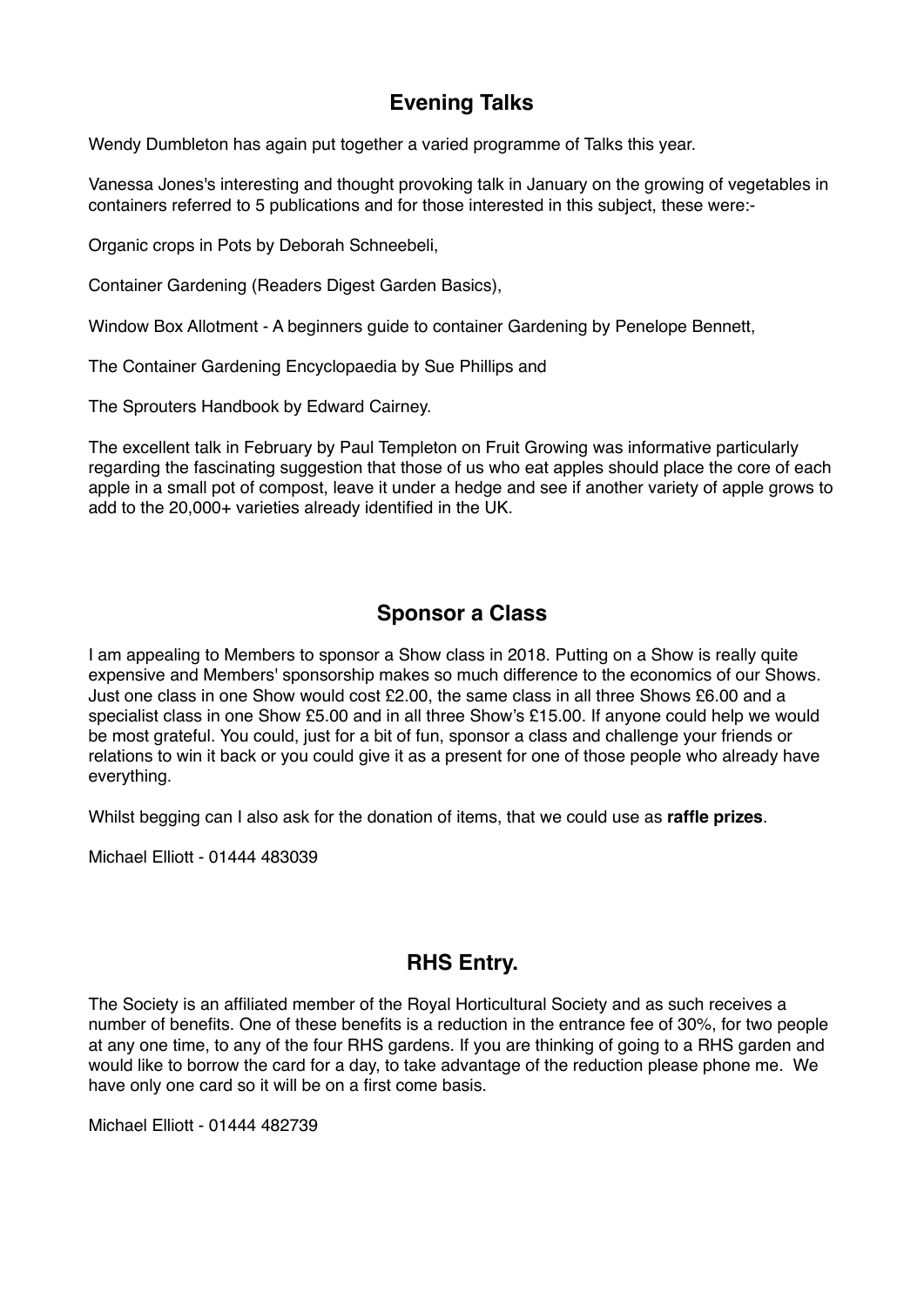# **Upcountry Garden Centre, Lewes Road, Scaynes Hill, RH17 7NJG**

Upcountry Garden Centre has offered to provide members of the LHS with a 10% reduction from purchases upon production of a current LHS membership card at the till.

#### **Correction**

The post code of Susan and David Barrett, the Minute Secretary and the Publicity Officer respectively, as detailed in the 2018 Show Schedule and Programme should be RH16 1SN

# **Sundries Centre**

The next opening on **17 March**.

(We are also open on **24 March and please note,** this date has been added since the printing of the 2018 Annual Membership cards.)

It may not feel like it but this really is the time of year to start the horticultural year. As well as the usual bargains on potting compost and Rootrainers etc. we've invested in some new Ericaceous feeds for those with a passion for Camellias and their ilk.

Another innovation… we're stocking is Strulch, the saviour of bark mulch haters like me. It's a straw based mulch that is very popular at the likes of Alnwick gardens. Prices will be on the website soon and we look forward to seeing you all at the centre.

I'm looking for volunteers with pernicious perennial weeds…please contact Gill Jones at [sundries@lindfieldhorts.org.uk](mailto:sundries@lindfieldhorts.org.uk) if you would like to take part in some interesting product trials"

The price list of the products we have for sale at the Sundries Centre is detailed on our website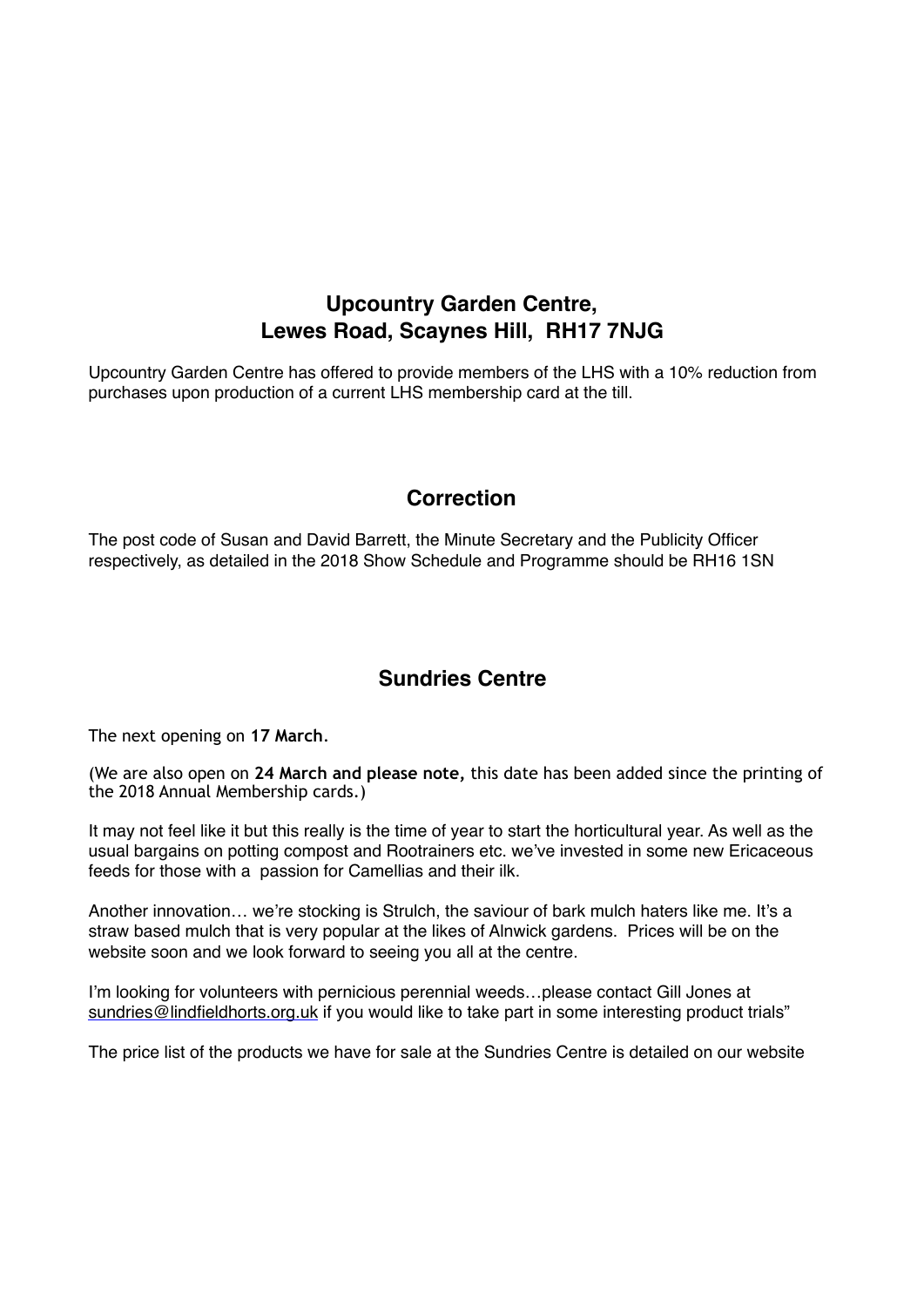# **LHS Outings 2018**

Yet again, Rose Mortenson has (with Neal McNamara's assistance regarding a trip to a Gin Distillery) put together an attractive programme of outings - see over - and has arranged 4 coach outings and 1 local visit.

**Application Procedure -** see application forms at the end of this Newsletter.

1.Please complete the specific form and send a separate cheque for each outing.

2. I will acknowledge receipt of your application if you are able to include an email address. If this is not possible, I will bring a list to each of the evening talks.

3. Cheques will not be banked and tickets sent out until it is certain that an outing is viable.

4. Tickets are initially only open to members of Lindfield Horticultural Society (LHS). If you have friends or family who would like to come on one or more of the outings, you are welcome to enclose a note giving me their names and I will put them on a waiting list for spare tickets.

5. Tickets will show the departure and approximate return times. Coach pick up point is always the bus stop by the Lindfield Greengrocers.

6. Ticket price covers the coach travel, the driver's tip and entry to the venues. Unless stated nothing else is included.

7. If you have purchased a ticket based on your membership of the National Trust, RHS, HHA or any other organisation, you must have your valid membership card with you on the day. If not, you may be liable to pay the full entrance fee.

8. Once your tickets have been sent, the booking is fully confirmed. If you then cancel, your fee is non-refundable unless we are able to resell your tickets.

(Other Queries about any of the Outings should be referred direct to Rose Mortenson [rose.mortenson@gmail.com](mailto:rose.mortenson@gmail.com) - Tel. 01444 483229 or 07931 775675.)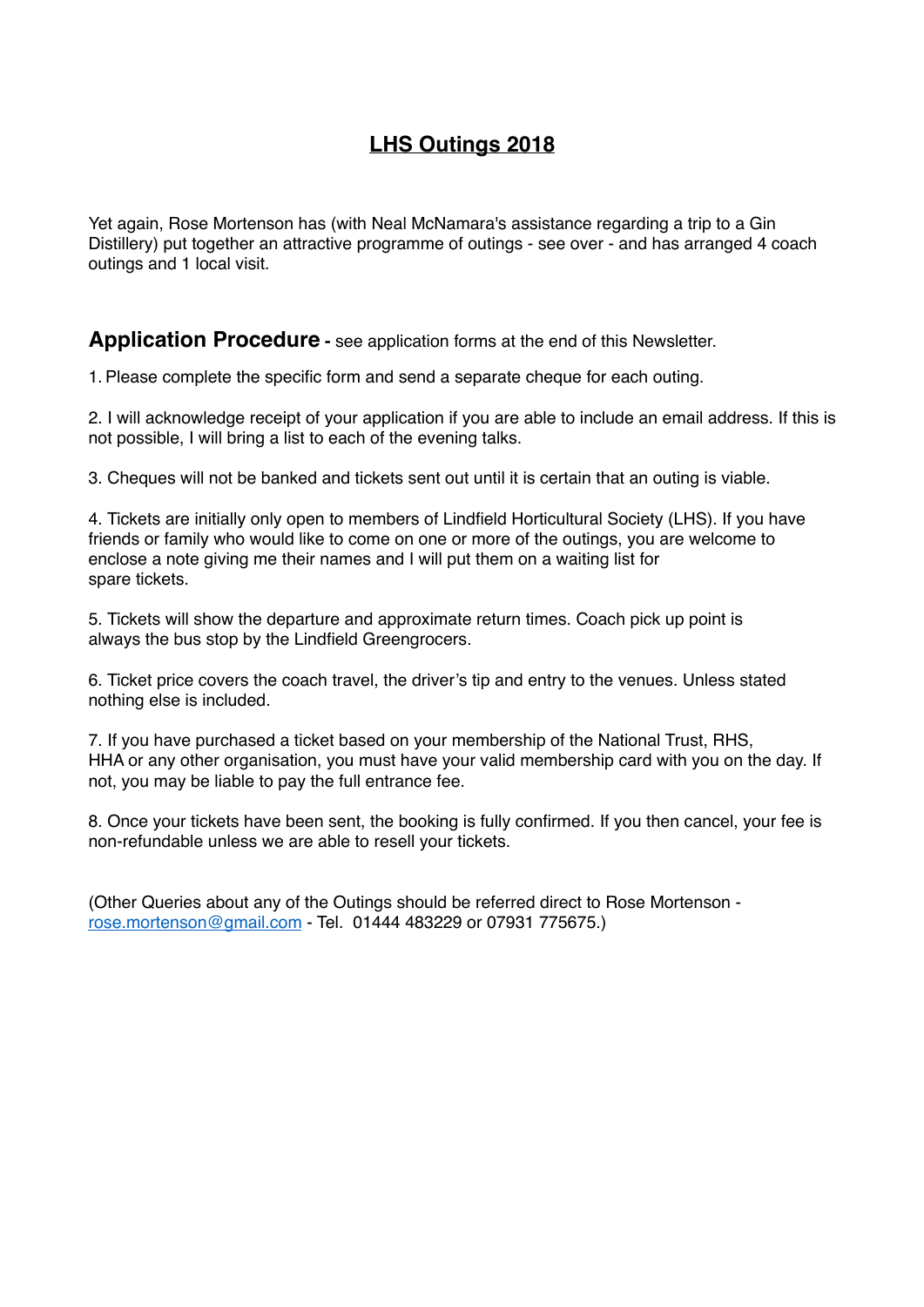# **LHS Outings 2018**

## **Tuesday 1st May – Hinton Ampner & The Bombay Gin Distillery**

We are going to the National Trust property Hinton Ampner and to Laverstoke Mill where the Bombay Sapphire Gin is distilled! **(**Thanks to Neil McNamara who is organising this trip)

Hinton Ampner was rebuilt after a catastrophic fire in 1960, in a light and airy Geogian style, by the then owner Ralph Dutton. There are extensive lawns, flower beds and the old walled garden. The café provides a good range of snacks, meals and cake.

We will leave in time to travel the 16 miles to Laverstocke Mill for a 2.00 visit. The Mill was once a paper mill pioneering the watermark process in the 1700s supplying the Bank of England and the British Empire with Bank Note paper until 1963. Our visit will be a 'self-discovery' experience, culminating in the Mill Bar where you will receive a drink according to your personal taste, "on the house". The Mill is in a great setting and has been converted to its present use sympathetically with a very modern twist. **Please Note:** Laverstoke Mill is a working distillery and they insist that guests wear suitable foot wear, so please, **no open-toes or high heeled shoes**.

Fee includes coach travel, driver's tip, and entrance fees where necessary to both venues.

#### **Standard Fee - £38.50. NT Members - £29.50**

## **Friday 15 June – Mount Ephraim Gardens & Ightham Mote**

Mount Ephraim Garden is a spectacular 10 acre Edwardian Garden owned by the same family for over 300 years and has been beautifully restored to its former glory. There is a beautiful Rose Garden which should be in full bloom in June plus topiary, Japanese and water gardens. I have booked us refreshments on arrival which are included in the ticket price. Please indicate on the booking form whether you would like the sweet pastry or savoury bacon/sausage sandwich option. There is also the option of a guided tour. Mount Ephraim is a member of the HHA so members will have free entry - see below

In the afternoon we will visit Ightham Mote. This is a National Trust run, 700 year old moated manor house with lovely tranquil gardens. The house itself is full of fascinating historical features including a crypt, a Tudor painted ceiling and a Grade ll listed dog kennel! The gardens include an orchard, flower borders, water features, lakes and lots of walks through the wider estate. There is a gift shop, excellent cafè or a picnic area if you prefer to bring your own. Entrance from the visitor reception is steep though a volunteer driven buggy should be available for those needing assistance and there is no wheelchair access to the first floor of the house. Free entry for NT members - see below.

You could choose to have lunch at either site though you are welcome to bring your own picnic. Both have wheelchairs and for this trip the fees include coach travel, driver's tip, entrance fees at both sites but also morning refreshments at Mount Ephraim.

**Standard Fee - £35.25;**

**HHA member - £29.25;** 

**NT member - £25.25:** 

#### **Members of both HHA and NT - £19.25**

........................ continued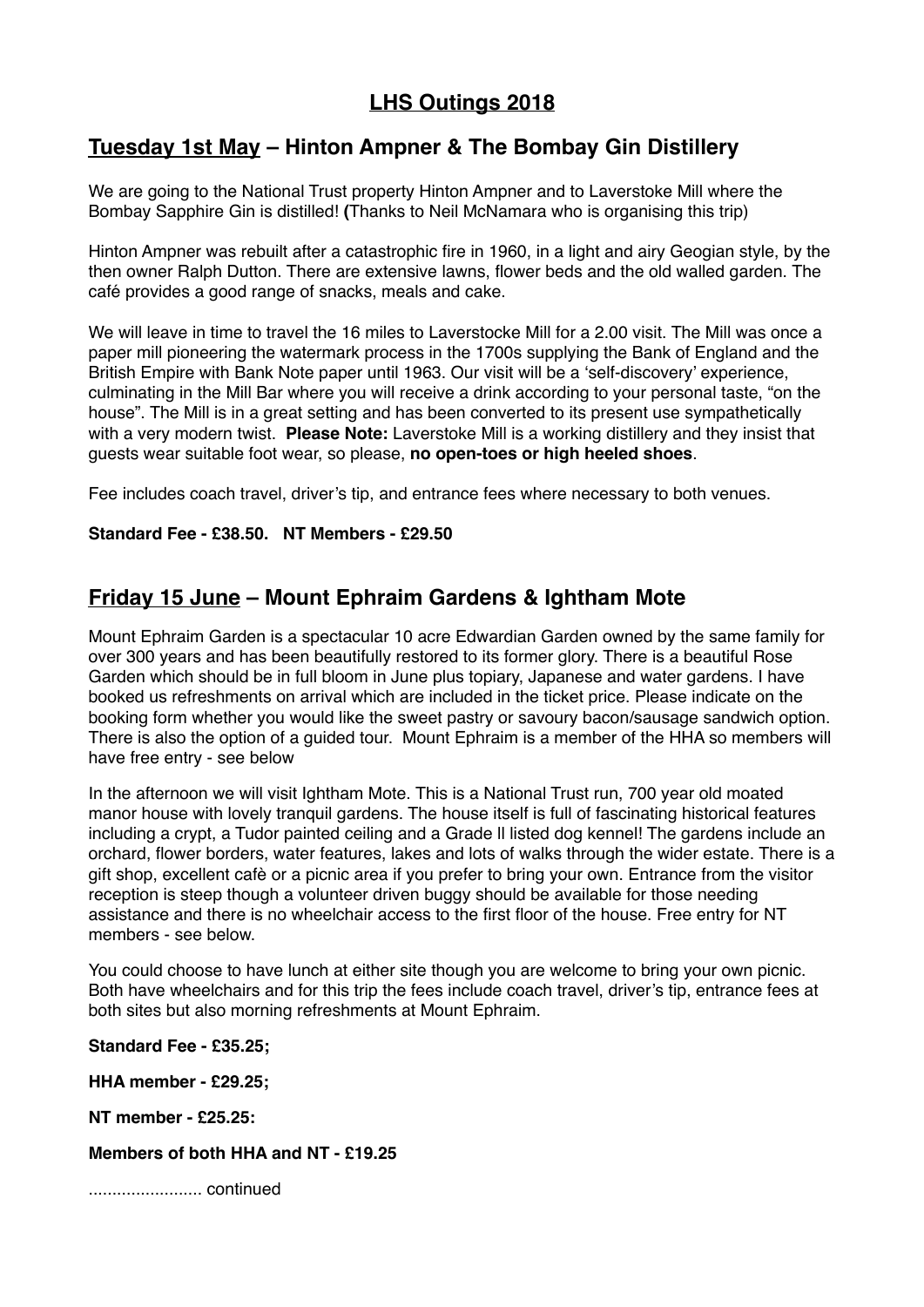# **Wednesday 18th July – Chelsea Physic Garden & Fulham Palace**

Both of these London venues are on the banks of the Thames. We will start the day with a visit to the Chelsea Physic Garden which was founded in 1693 by Apothecaries to grow medicinal plants. Today it houses 5,000 medicinal, edible, herbal and useful plants. Nick Bailey, the former Head Gardener, is coming to give the evening talk to the society in April so hopefully our appetites will be whetted! There is an optional guided tour at approx. £2pp.

We will move on just up the road to Fulham Palace the former home of the Bishops of London. The Palace dates back to Tudor times and there have been many later additions. Many of the rooms are open to the public and there is also a museum charting the history of the site back to prehistoric times. The garden is itself Graded ll listed and comprises a 13 acre botanic garden with some wonderful unusual trees, a walled garden, a kitchen garden and a knot garden.

Entry to Fulham Palace and gardens is free but there is the option of a guided tour at £8 per person. Both sites have a café or you are welcome to bring a picnic. No refreshments are included in the fee. **Fee £23** includes coach travel, driver's tip, and entrance fees where necessary to both venues.

# **Friday 17th August – An evening walk and picnic at High Beeches Woodland and Water Garden**

This will be a 'self-drive / shared lifts' outing. High Beeches have agreed to open just for us in the evening, so we can have a walk, with a guided tour if you want, and then hold a picnic in the grounds. It sounds like a lovely way for us to celebrate the summer, have a relaxing stroll in a very beautiful local garden and a social get together. Bring your own picnic and wine (optional of course), picnic tables are already there. **Entrance Fee - £8.00 (Optional guided tour £3.00)**

# **Thursday 13th September – Fishbourne Roman Palace & Woolbeding Gardens**

Fishbourne Palace was built in AD 75 and destroyed about 200 years later but the site provides a fascinating glimpse of what it was like. This year is the 50<sup>th</sup> anniversary of the opening of the site and you can explore the huge collection of artefacts and see the beautiful mosaics. The garden of the original palace has been carefully restored to show what the very earliest gardens would have been like. There is a collection of fruit, vegetable, herbs, dye and medicinal plants and shrubs that would have been cultivated in Roman times. There is a shop, a cafè and an optional tour available.

From here we will continue on to Woolbeding Gardens which is a far more modern and constantly evolving garden run by the National Trust. This is a 26 acre garden with a wide variety of 'rooms', plus greenhouse, orangery, orchid house, vegetable and herb gardens. We will have a short introductory talk on arrival but then wander freely. We came to this garden on the first trip I organised for LHS and it has became a personal favourite of mine. Always beautiful, always relaxing and a lovely café …. what more can we ask of our last outing of the year.

Both sites have good access, wheelchairs and good cafés. Fee includes coach travel, driver's tip, and entrance fees where necessary to both venues: **Standard Fee - £30.00; NT member - £22.25**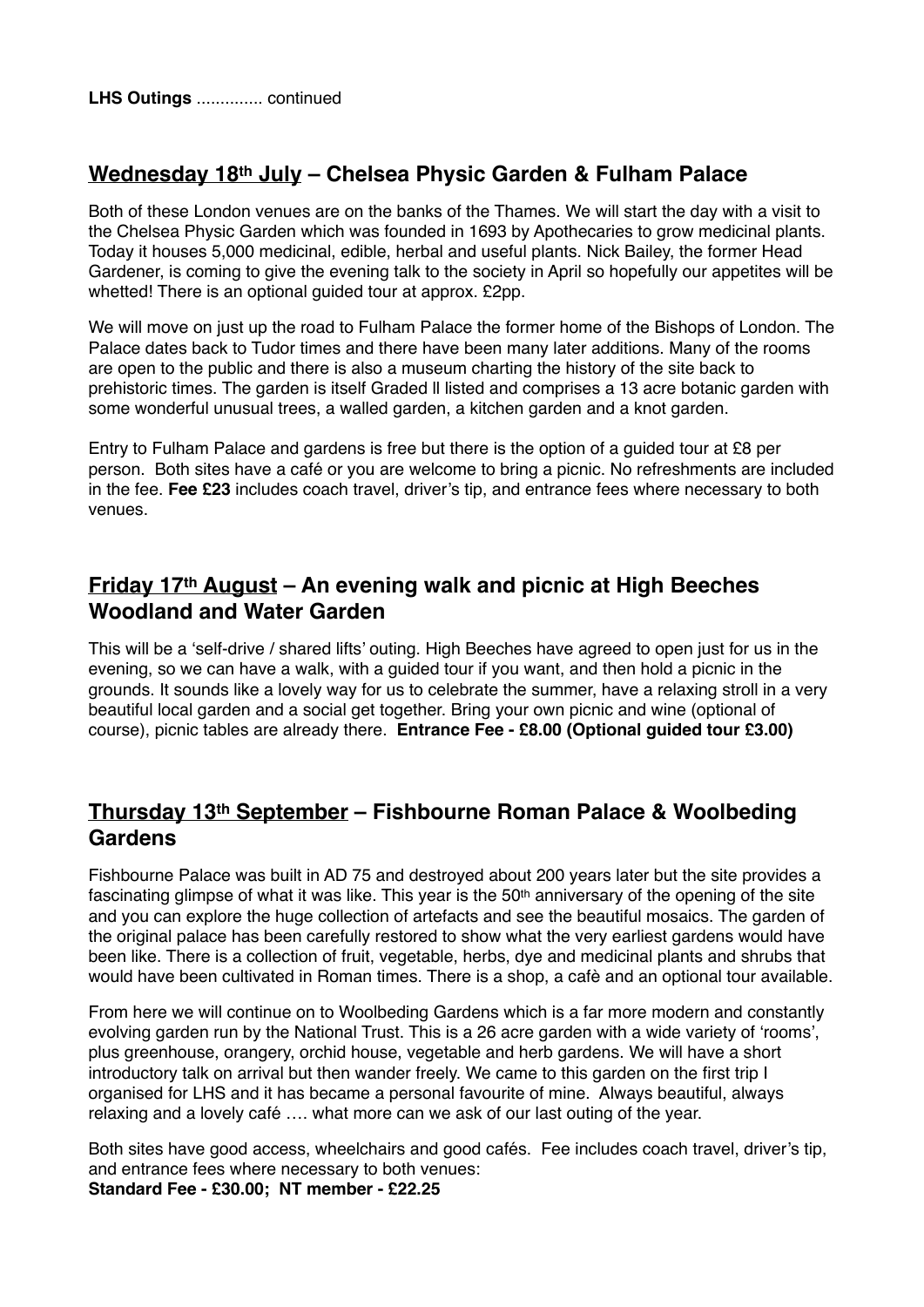| <b>Hinton Ampner &amp; Bombay Sapphire Distillery</b>                                                                |  |  |
|----------------------------------------------------------------------------------------------------------------------|--|--|
| <b>TUESDAY 1ST May 2018</b>                                                                                          |  |  |
| I wish to apply for:                                                                                                 |  |  |
| ticket(s) at $£38.50$ per person<br>ticket(s) at £29.50 per person NT members                                        |  |  |
| Please provide the name(s) and telephone number for each person                                                      |  |  |
|                                                                                                                      |  |  |
|                                                                                                                      |  |  |
|                                                                                                                      |  |  |
|                                                                                                                      |  |  |
| If anyone in your party wants to pre-book a wheelchair or has any other special needs,<br>please give details below: |  |  |
|                                                                                                                      |  |  |
|                                                                                                                      |  |  |
|                                                                                                                      |  |  |
|                                                                                                                      |  |  |
|                                                                                                                      |  |  |
| I enclose a cheque for $E$ made out to LHS<br>Separate cheque for each outing please.                                |  |  |
| Please send this form by 24 March with a stamped addressed envelope and your cheque<br>∣to∶                          |  |  |
| Neal McNamara, Glenhaven, 46 Gander Hill, Haywards Heath, RH16 1RD<br>01444 451825                                   |  |  |
| nealnitamc@tiscali.co.uk                                                                                             |  |  |
|                                                                                                                      |  |  |
|                                                                                                                      |  |  |
|                                                                                                                      |  |  |

٦

 $\sqrt{2}$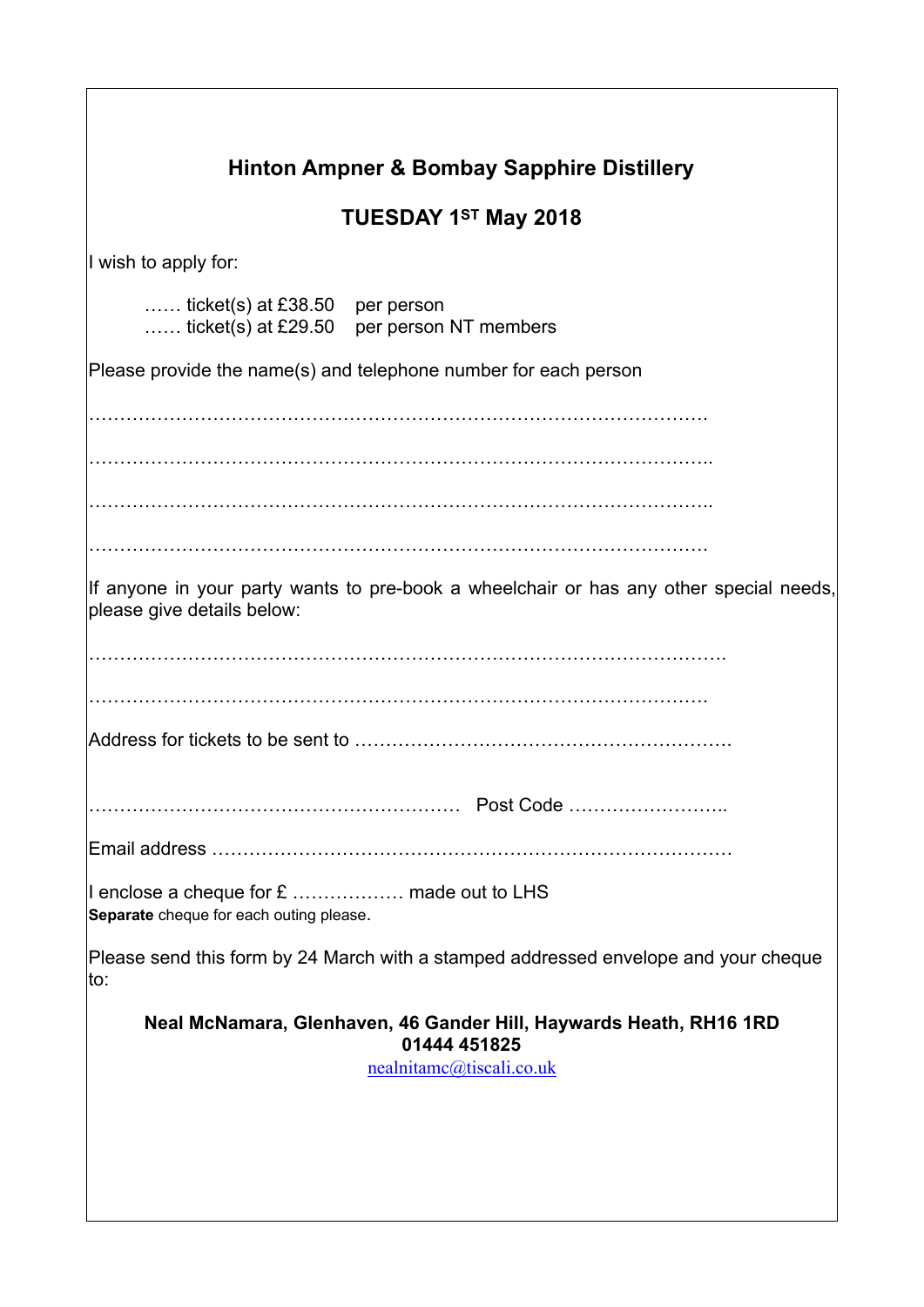| <b>Mount Ephraim Garden &amp; Ightham Mote</b>                                                                                                                                                                           |                             |  |
|--------------------------------------------------------------------------------------------------------------------------------------------------------------------------------------------------------------------------|-----------------------------|--|
| Friday 15th June 2018                                                                                                                                                                                                    |                             |  |
| Ticket prices:<br>Standard £35.25; HHA member £29.25; NT member £25.25: member of both £19.25                                                                                                                            |                             |  |
| I wish to apply for:                                                                                                                                                                                                     |                             |  |
| ticket(s)<br>.<br>guided tour<br>sweet morning refreshments<br>savoury morning refreshments                                                                                                                              | @£<br>@ £4.00 at Mt Ephraim |  |
| Please provide the name(s) and telephone numbers                                                                                                                                                                         |                             |  |
|                                                                                                                                                                                                                          |                             |  |
|                                                                                                                                                                                                                          |                             |  |
|                                                                                                                                                                                                                          |                             |  |
|                                                                                                                                                                                                                          |                             |  |
| If anyone in your party wants to pre-book a wheelchair or has any other special needs,<br>please give details below:                                                                                                     |                             |  |
|                                                                                                                                                                                                                          |                             |  |
|                                                                                                                                                                                                                          |                             |  |
|                                                                                                                                                                                                                          |                             |  |
|                                                                                                                                                                                                                          |                             |  |
|                                                                                                                                                                                                                          |                             |  |
| I enclose a cheque for $E$ made out to LHS<br>a separate cheque for each outing please.                                                                                                                                  |                             |  |
| Please send this form, a stamped addressed envelope and your cheque to<br>Rose Mortenson, Shamrock Cottage, Gravelye Lane, Lindfield, West Sussex<br><b>RH16 2RY</b><br>01444 483229<br>Tel:<br>rose.mortenson@gmail.com |                             |  |

 $\mathbf{I}$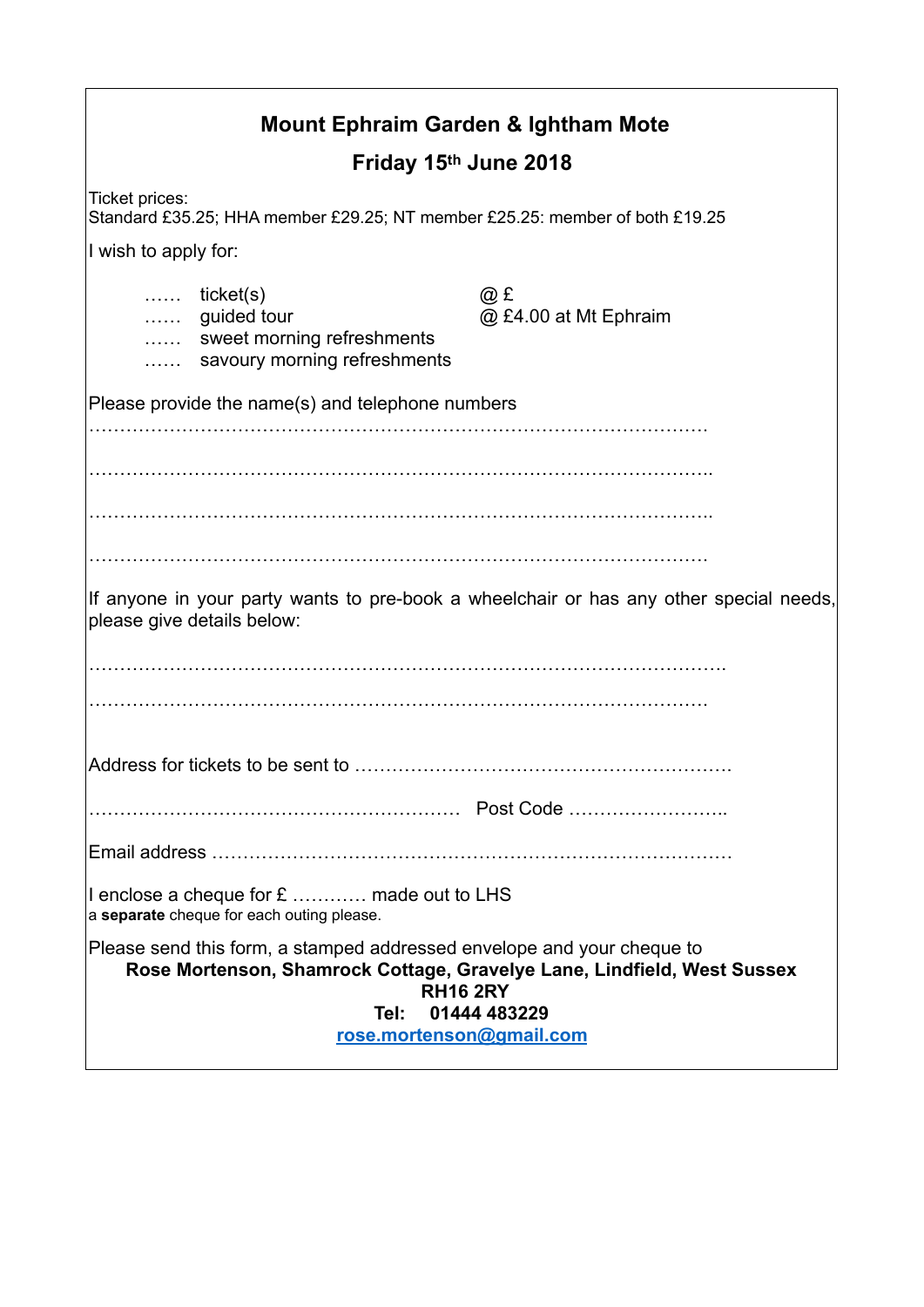| <b>Chelsea Physic Garden &amp; Fulham Palace</b>                                                                                               |  |
|------------------------------------------------------------------------------------------------------------------------------------------------|--|
| Wednesday 18th July 2018                                                                                                                       |  |
| I wish to apply for:                                                                                                                           |  |
| $\ldots$ ticket(s) at £22.75<br>ticket(s) at £2.00 optional tour at Chelsea Physic Garden<br>ticket(s) at £8.00 optional tour at Fulham Palace |  |
| Please provide the name(s) and telephone numbers                                                                                               |  |
|                                                                                                                                                |  |
|                                                                                                                                                |  |
|                                                                                                                                                |  |
|                                                                                                                                                |  |
| If anyone in your party wants to pre-book a wheelchair or has any other special needs,<br>please give details below:                           |  |
|                                                                                                                                                |  |
|                                                                                                                                                |  |
|                                                                                                                                                |  |
|                                                                                                                                                |  |
|                                                                                                                                                |  |
|                                                                                                                                                |  |
| I enclose a cheque for $E$ made out to LHS<br>a separate cheque for each outing please                                                         |  |
| Please send this form, a stamped addressed envelope and your cheque to:                                                                        |  |
| Rose Mortenson, Shamrock Cottage, Gravelye Lane, Lindfield, West Sussex<br><b>RH16 2RY</b><br>01444 483229<br>Tel:<br>rose.mortenson@gmail.com |  |
|                                                                                                                                                |  |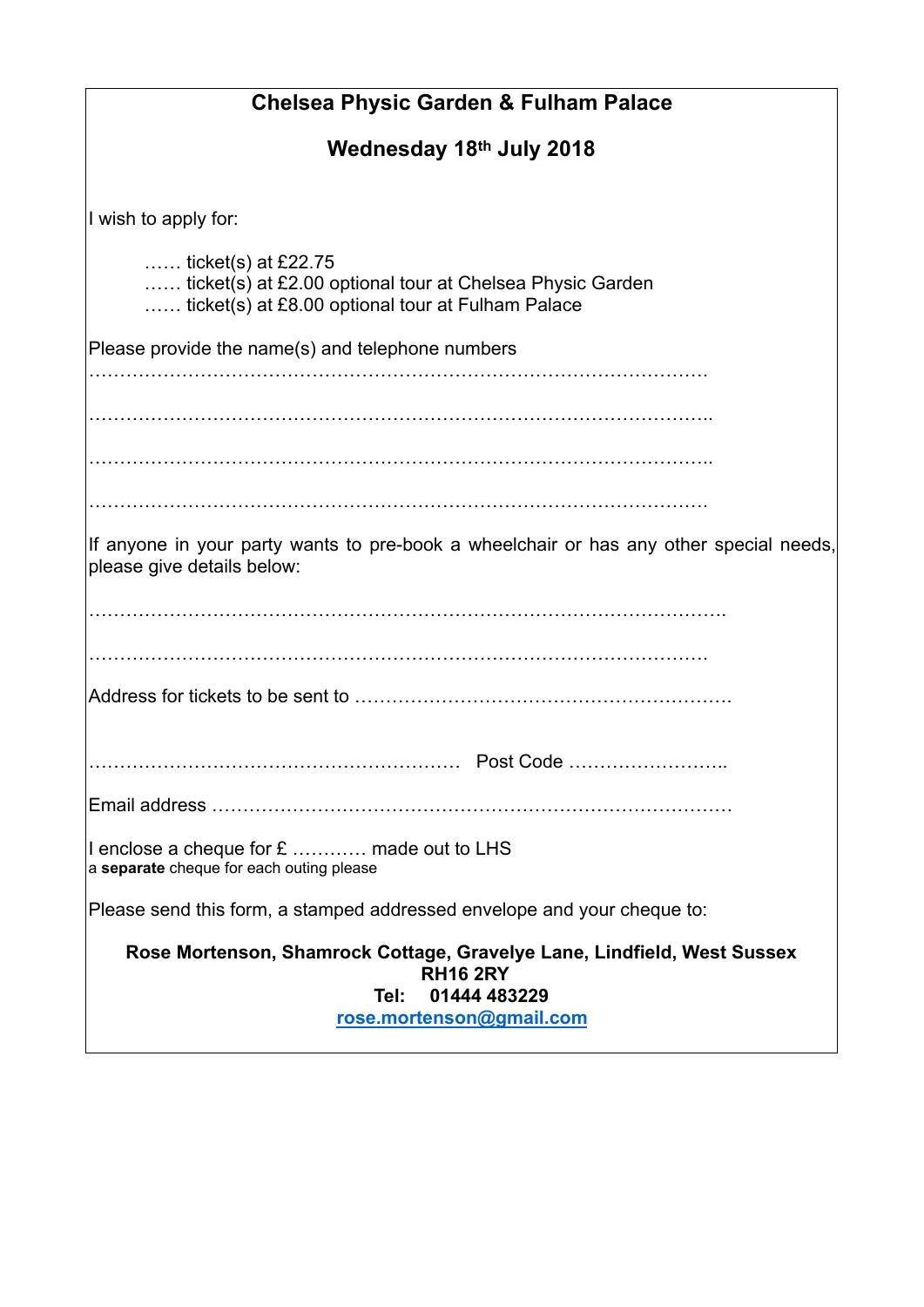| <b>High Beeches Gardens and Picnic</b>                                                                                                         |
|------------------------------------------------------------------------------------------------------------------------------------------------|
| Friday 17th August 2018                                                                                                                        |
| I wish to apply for:                                                                                                                           |
| $\ldots$ ticket(s) at £8.00<br>ticket(s) for guided tour $@E3.00$                                                                              |
| Please provide the name(s) and telephone numbers                                                                                               |
|                                                                                                                                                |
|                                                                                                                                                |
| I / we will require a lift<br><b>Example Structure Yes / No</b>                                                                                |
| $ 1 /$ we can offer  other people a lift                                                                                                       |
| $\vert$ I / we will be giving a lift to the following people who have applied separately for tickets:                                          |
|                                                                                                                                                |
|                                                                                                                                                |
|                                                                                                                                                |
|                                                                                                                                                |
|                                                                                                                                                |
| I enclose a cheque for $E$ made out to LHS                                                                                                     |
| Please send a separate cheque for each outing                                                                                                  |
| Please send this form, a stamped addressed envelope and your cheque to:                                                                        |
| Rose Mortenson, Shamrock Cottage, Gravelye Lane, Lindfield, West Sussex<br><b>RH16 2RY</b><br>01444 483229<br>Tel:<br>rose.mortenson@gmail.com |